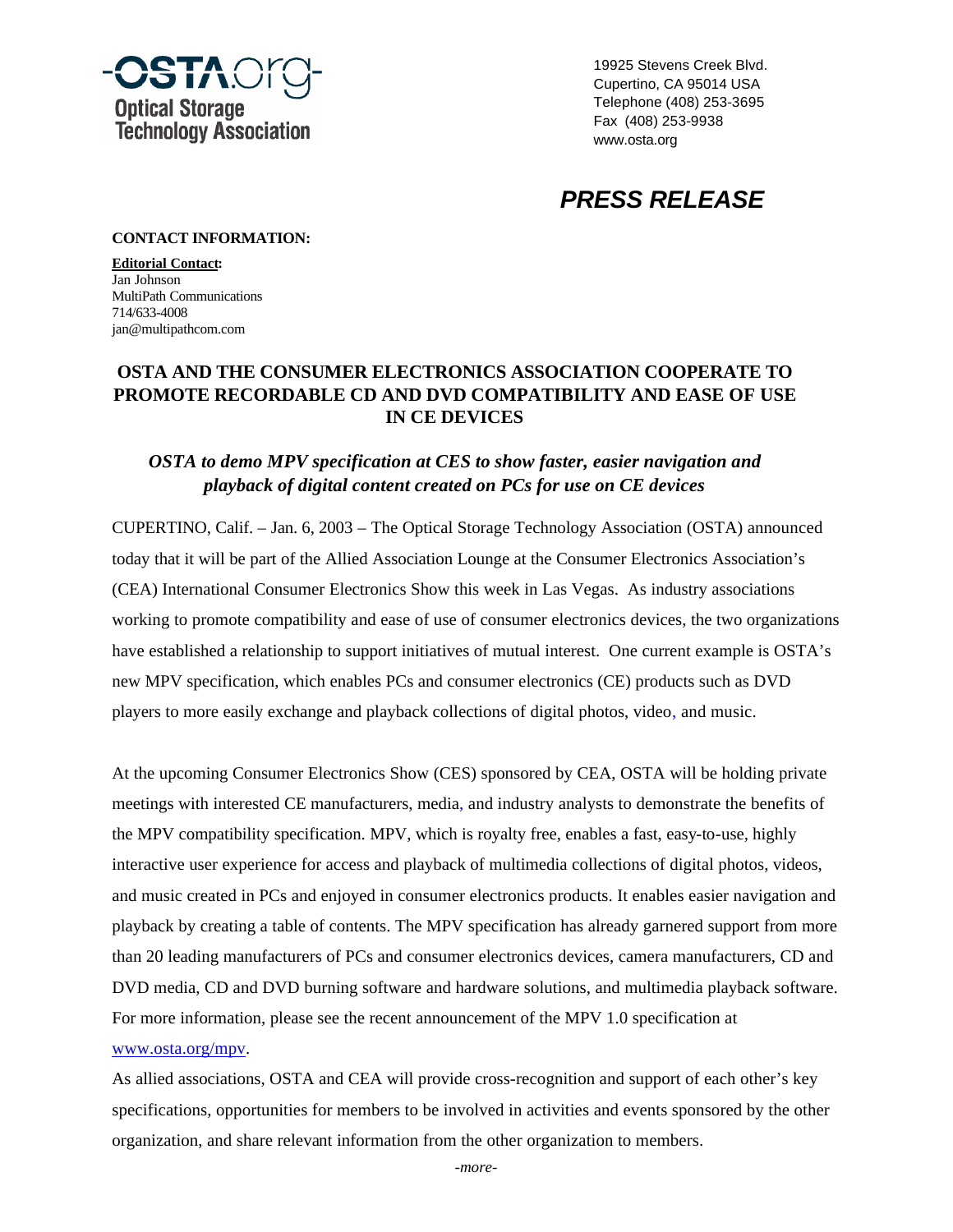"As the leading advocate association for consumer electronics, CEA is pleased to support OSTA in its efforts to address real problems faced by consumers by encouraging industry-wide media and drive compatibility and interchange," said Ralph Justus, vice president, technology and standards, CEA. "During the past decade, OSTA has developed several key compatibility specifications, including the Universal Disk Format (UDF), which enables file interchange among different operating systems. Today, OSTA is continuing its efforts to facilitate easier exchange of multimedia content between PCs and CE devices."

"The OSTA-CEA relationship provides a powerful foundation upon which to communicate information to the members of both organizations and to the media," noted OSTA president David Bunzel. "Optical storage plays a major role in facilitating exchange of digital information (data, music, photos, video and other multimedia content) between PCs and CE devices. Both organizations have an interest in promoting industry compatibility, developing solutions that make optical recording and consumer electronics products easier to use, and providing a forum for resolution of issues."

#### **About MPV**

Today, people can easily use their PCs to make CDs of MP3 or WMA music or of JPEG images, but playback of the CD in a DVD player, car stereo, or other consumer electronics device can be slow, hard to navigate, and unusable. MPV solves these problems by organizing these files into albums and playlists, creating a table of contents that describes the organization of the content on the disc, including photos, music, video, still photos with audio, panoramas, and text. As digital music players and digital cameras add more features and users create thousands of digital files, MPV provides a fast access method and a consistent, intuitive user playback experience.

MPV will continue to evolve through OSTA's open standards development process. MPV will make it easy to create long-lasting CD and DVD archives of personal digital content for playback in a home entertainment center and personal computer, or support printing of original high-resolution images at home, in retail kiosks, and on-line photo print services.

The MPV 1.0 Specification is available today on the OSTA website (www.OSTA.org/mpv). OSTA does not charge a license or royalty fee for access to and use the MPV specification. OSTA will be meeting with interested companies at CES, January 9 through 12, to provide more information or to schedule a